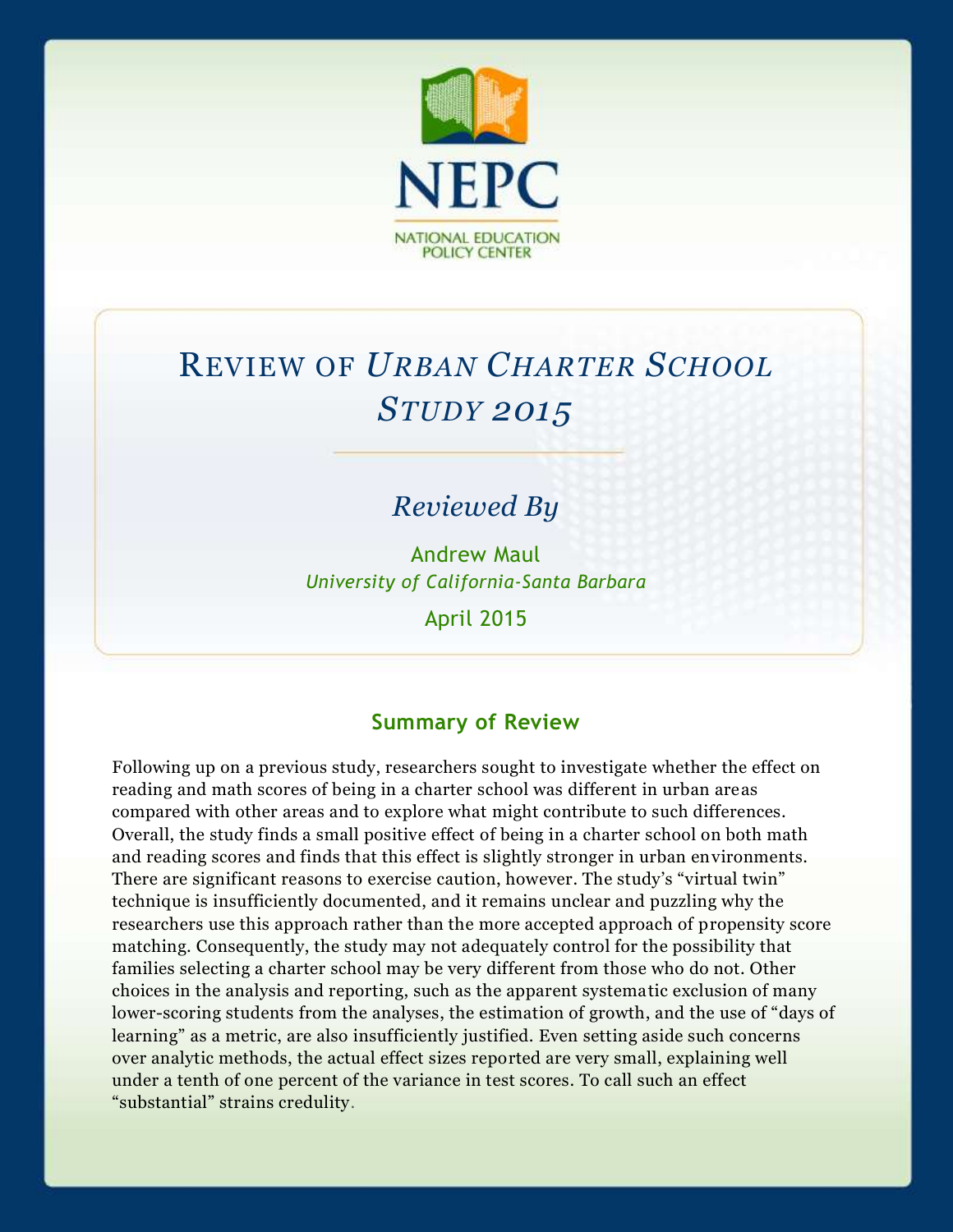**Kevin Welner** *Project Director*

**William Mathis** *Managing Director*

**Jennifer Berkshire** *Academic Editor*

**Erik Gunn** *Managing Editor*

#### **National Education Policy Center**

**School of Education, University of Colorado Boulder, CO 80309-0249 Telephone: (802) 383-0058**

**Email: NEPC@colorado.edu http://nepc.colorado.edu**

**Publishing Director: Alex Molnar**



This is one of a series of Think Twice think tank reviews made possible in part by funding from the Great Lakes Center for Education Research and Practice. It is also available at http://greatlakescenter.org.

*This material is provided free of cost to NEPC's readers, who may make non-commercial use of the material as long as NEPC and its author(s) are credited as the source. For inquiries about commercial use, please contact NEPC at nepc@colorado.edu.*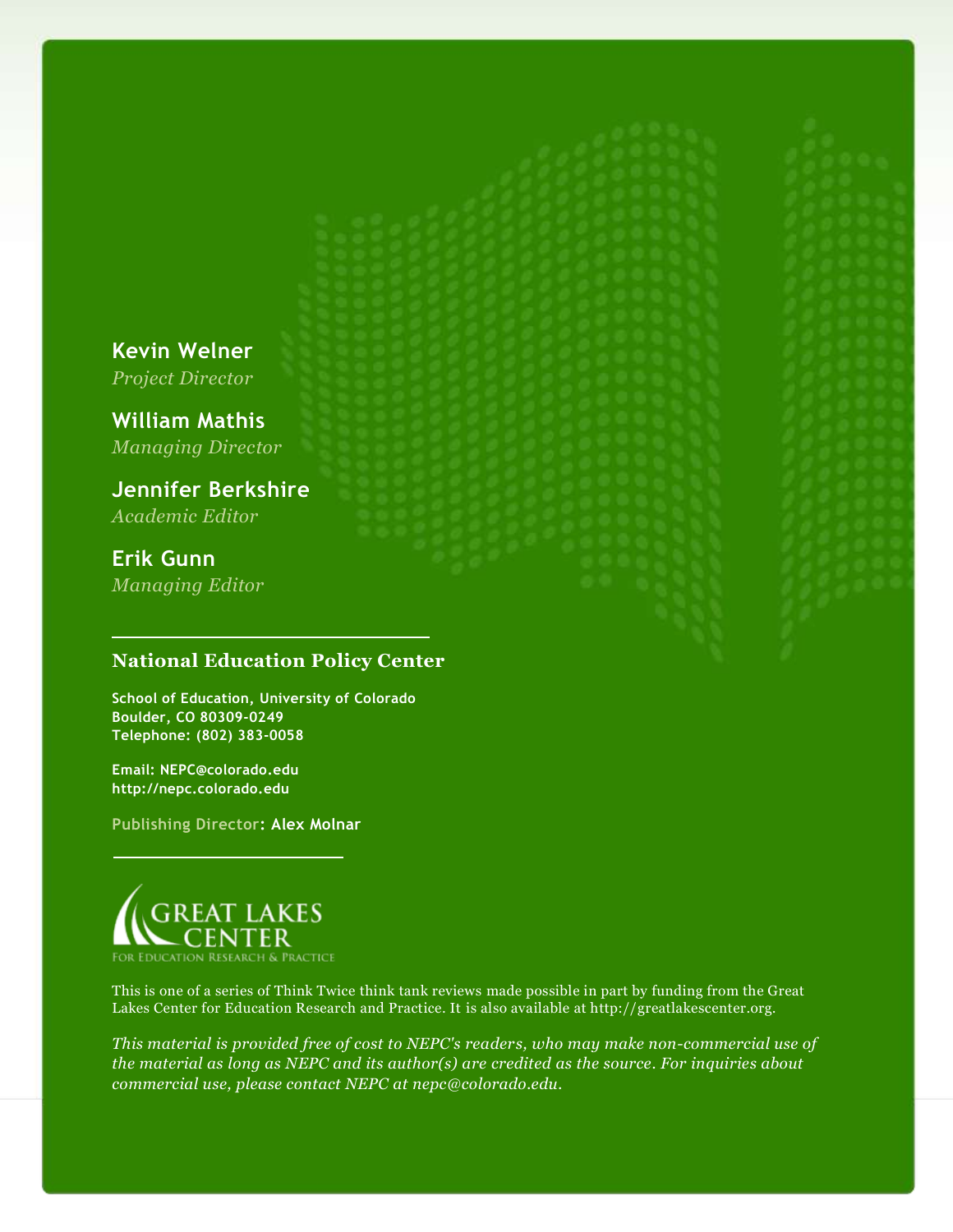## REVIEW O F *URBAN CHARTER SC HOOL STUDY 2015*

*Andrew Maul, University of California-Santa Barbara*

#### **I. Introduction**

Since 2009, the Center for Research on Education Outcomes (CREDO) at Stanford University has produced a series of reports on the performance of charter schools relative to traditional public schools (TPSs). These reports seek to inform ongoing conversations among policymakers and researchers regarding whether charter schools are likely to generate better outcomes than TPSs overall. The reports also explore whether these effects might be especially pronounced for members of particular subgroups, such as students from minority racial/ethnic backgrounds and from less socioeconomically advantaged backgrounds.

The overall thrust of these reports (as well as the literature on charter schools in general) has been that there is essentially zero difference in overall performance between demographically-similar students in charter schools and in TPSs. Given this, a reasonable next step is to explore whether larger differences can be found for particular subgroups of schools, and what might explain any such differences. CREDO's latest study, the *Urban Charter School Study*, <sup>1</sup> pursues such a tactic by investigating charter schools in urban environments. Using a methodological approach highly similar to CREDO's previous reports, the study concludes that, overall, charter schools in urban environments provide a slightly greater test score advantage to students than those in non-urban environments. Specifically, students in urban charter schools were estimated to score approximately 0.055 standard deviations higher on math tests and 0.039 standard deviations higher on reading tests than their peers in urban TPSs.

## **II. Findings and Conclusions of the Report**

The main conclusions presented in the report are as follows:

 On average, it was estimated that students in charter schools in the 41 urban areas fare better on academic tests relative to their peers in "feeder" traditional public schools (i.e., the TPSs that charter students attended prior to transferring into charter schools) in the same areas. Charter students were estimated to score 0.039 standard deviations higher on reading tests and 0.055 standard deviations higher on math tests relative to their TPS peers. Given that these findings appear to be

http://nepc.colorado.edu/thinktank/review-urban-charter-school **1** *of* 8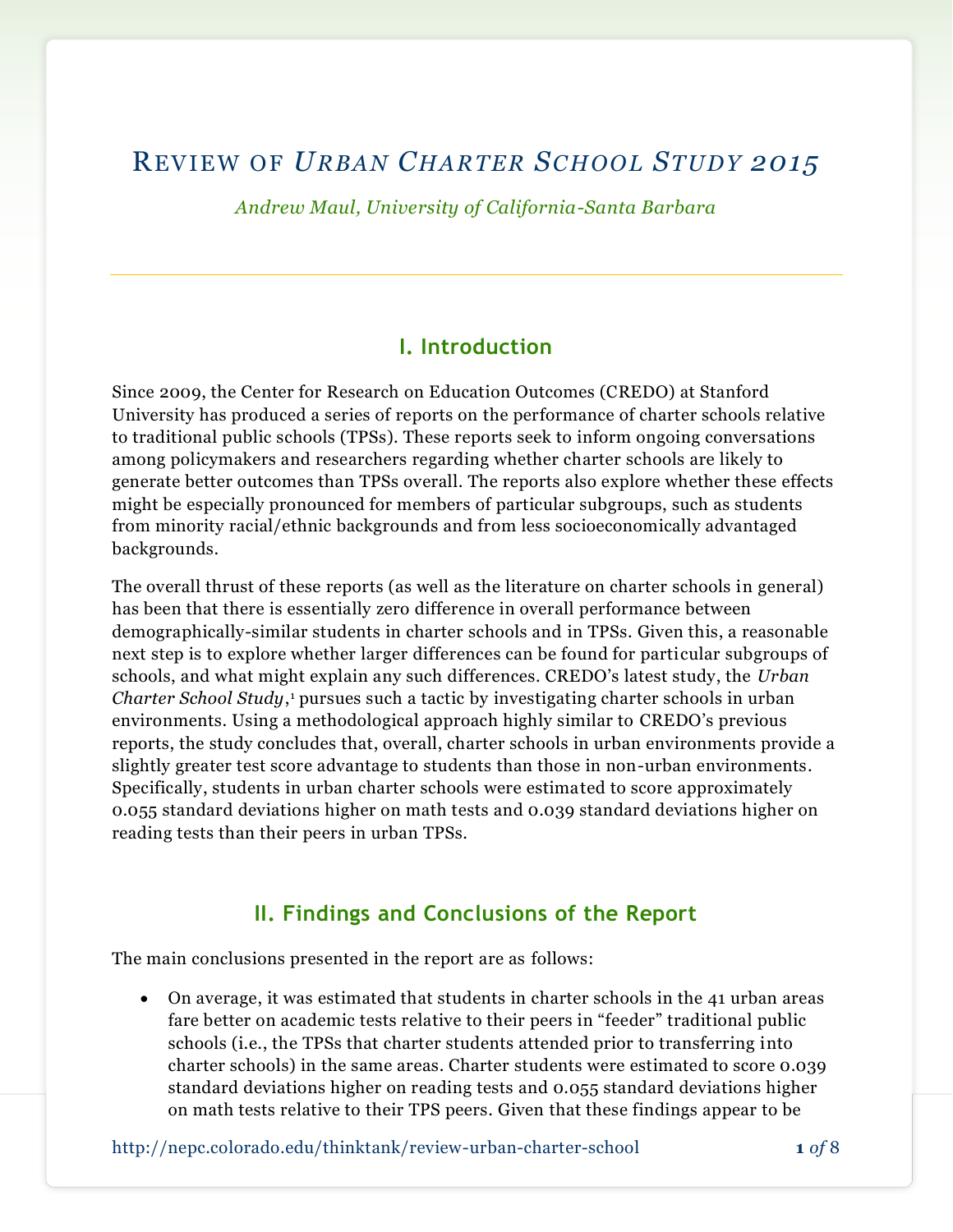derived from the same dataset used in the 2013 national study, which found near zero overall differences (i.e., differences of less than 0.01 standard deviations) in both reading and math, this would appear to imply that students in TPSs outperform students in charter schools in non-urban environments, though this point is not discussed in the report.

- The apparent advantage of charter school enrollment was estimated to be slightly greater on average for Black, Hispanic, low-income, and special education students.
- As with the 2013 report, the apparent advantage for charter schools appeared to increase slightly overall during the time period considered (between the 2008-09 school year and the 2011-12 school year).
- The advantage of being enrolled in a charter school appeared to increase as a function of the number of years a student was enrolled in a charter school.
- There were significant region-to-region variations in the estimated differences between charter and TPSs.

## **III. The Report's Rationale for Its Findings and Conclusions**

The conclusions of the study are based primarily on analyses of datasets furnished by the 22 state departments of education, which are collectively stated to include observations from 1,018,510 charter school students along with a matched group of comparison students from "feeder" traditional public schools, covering the 2006-07 through 2011-12 school years.

Overall, the study concludes that "urban charter schools on average achieve substantially greater levels of growth in math and reading relative to local TPS" (p.43). There are no explicit policy recommendations stated in the report, though a variety of "implications" are explored, such as the following:

. . . the results . . . provide ample evidence that some urban charter sectors have figured out how to create dramatically higher levels of academic growth to their most disadvantaged students. . . . These urban regions can serve as models from which all public schools serving disadvantaged student populations may learn (p.38).

The data-collection and analytic methods are described to some extent in the main report, and further detail is given in a technical appendix. The primary rationales for the study's conclusions are based on the results of a series of regression models that attempt to compare students in charter schools with students in traditional public schools who are matched on a set of seven background characteristics. These analytic methods will be discussed further in Section V, below.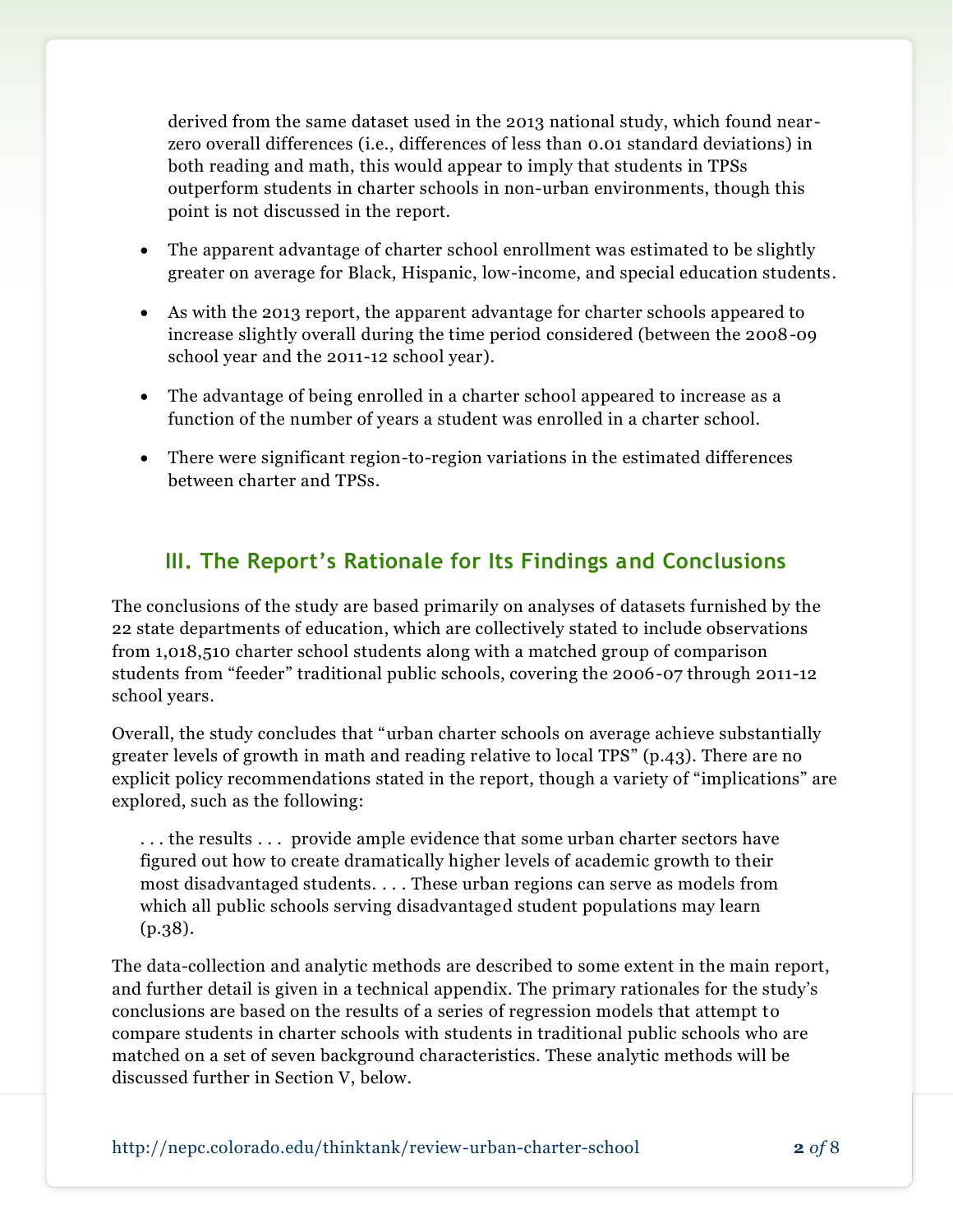#### **IV. The Report's Use of Research Literature**

As with previous state-level CREDO reports on charter school data, the contents of the report focus on their findings. The report does not contain a literature review and contains minimal reference to other evidence, save CREDO's earlier studies.

## **V. Review of the Report's Methods**

In earlier reviews, Miron and Applegate,<sup>2</sup> Maul<sup>3</sup>, and Maul and McClelland<sup>4</sup> have called attention to a variety of technical and conceptual concerns with the methods employed by the CREDO charter school studies. For the most part, it does not appear that CREDO researchers have altered their methodology in light of those concerns; thus, many of the comments made here overlap with previously raised issues. Of particular concern is the approach used to match students to "virtual twins" for comparison, and the reporting of year-to-year changes in test scores in terms of "days of learning." Additionally, a number of choices made in the analysis of data and reporting of results are insufficiently described and justified.

#### **Concerns about the Matching Procedure**

Defending a causal inference in the absence of a controlled experimental design, in this instance, means that observational data can be used to provide an estimate of what would have happened to charter school students had they attended a traditional public school. CREDO's approach to this estimate is the construction of a "Virtual Control Record" (VCR) for each student in a charter school, obtained by averaging together up to seven students in "feeder" public schools (*i.e.*, those schools whose students transfer to charters) with the same gender, ethnicity, English proficiency status, eligibility for subsidized meals, special education status, grade level, and a similar score from a prior year's standardized test (within a tenth of a standard deviation) as the specified charter student.

VCRs are a home-grown technique of CREDO's. The choice to commit to such a technique is concerning given the availability of and more broadly used propensity-based score matching (PSM) techniques,<sup>5</sup> which appear to be superior in several respects. First, the VCR technique requires exact matches, whereas propensity-based methods do not, meaning that arbitrary cutoffs for continuous covariates (e.g., matching to twins with a prior year test score within 0.1 standard deviations, as is done in the VCR technique) are unnecessary. Second, the VCR technique found a match for only "greater than 80%" of charter students (Technical Appendix, p.8), meaning that close to 20% of charter students were excluded from the study. In the 2013 report it was indicated that the excluded students had average scores 0.43 standard deviations lower than the average of the included students, introducing the potential for bias due to systematic exclusion of lower performing students. (A propensity-based method would probably have allowed inclusion of far closer to 100% of the charter sample.) Third, and more broadly, by committing to an

http://nepc.colorado.edu/thinktank/review-urban-charter-school **3** *of* 8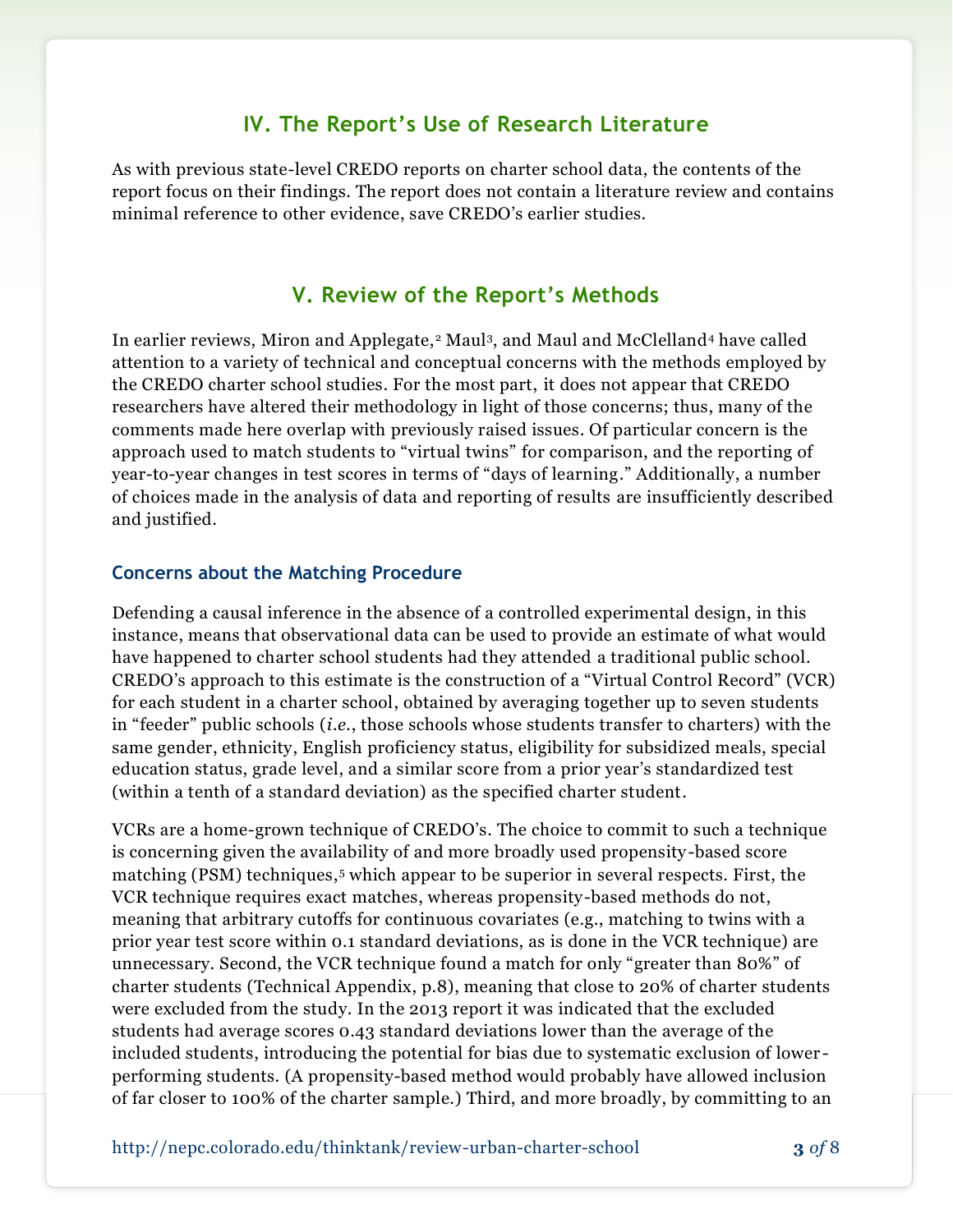in-house technique like VCRs instead of using more established methodology—and, further, by refusing to explain the rationale for this choice—CREDO has made it difficult for other researchers to evaluate the adequacy and appropriateness of the study's methods. For example, evaluating the success of a matching procedure by checking for baseline equivalence (*i.e.*, comparability) in matched groups (as a safeguard against selection bias) is *de rigueur* in the PSM literature, but this step is apparently skipped in the present study.

The larger issue with the use of any matching-based technique is that it depends on the premise that the matching variables account for all relevant differences between students. That is, once students are matched on the aforementioned seven variables (*i.e.*, gender,

*Setting aside all concerns over methods, the actual effects reported in this study are fairly small in magnitude, and should not be given more weight in policy considerations than they deserve.* 

ethnicity, English proficiency status, eligibility for subsidized meals, special education status, grade level, and prior test scores), 6 the only remaining meaningful difference between students is their school type. This requires, essentially, a leap of faith. One must believe, for example, that the dichotomous "eligibility for subsidized meals" variable (along with the other aforementioned demographic variables) is sufficient to control for all meaningful socioeconomic differences in students. Additionally, it seems plausible that "selection

effects" could be at play. That is, there may be systematic differences in the overall extent to which parents of charter school students are engaged with their children's education (given that such parents are by definition sufficiently engaged to actively choose to move their children to a charter school), and one must simply believe that the seven aforementioned demographic variables control for all such differences.

#### **Concerns with the Estimation of Growth**

As with previous reports, findings are described in terms of "growth," estimated via average year-to-year gains on state standardized tests expressed in standard deviation units. These are translated into "days of learning" via a procedure that is never explained.<sup>7</sup>

The expression of differences in test scores in terms of "days of learning" requires accepting substantial, untested assumptions about the nature of the student attributes measured by the state tests. There are significant controversies in the psychometric literature regarding the relationship between learning and test scores; without a clear (or indeed any) rationale for this choice of metric, the expression of findings in terms of "days of learning" cannot be regarded as credible.

Furthermore, as Miron and Applegate<sup>8</sup> noted, making inferences to longitudinal growth of individual students' levels of achievement also leans on other (unstated) assumptions, most notably that the group of students used to construct the Virtual Control Records is

http://nepc.colorado.edu/thinktank/review-urban-charter-school **4** *of* 8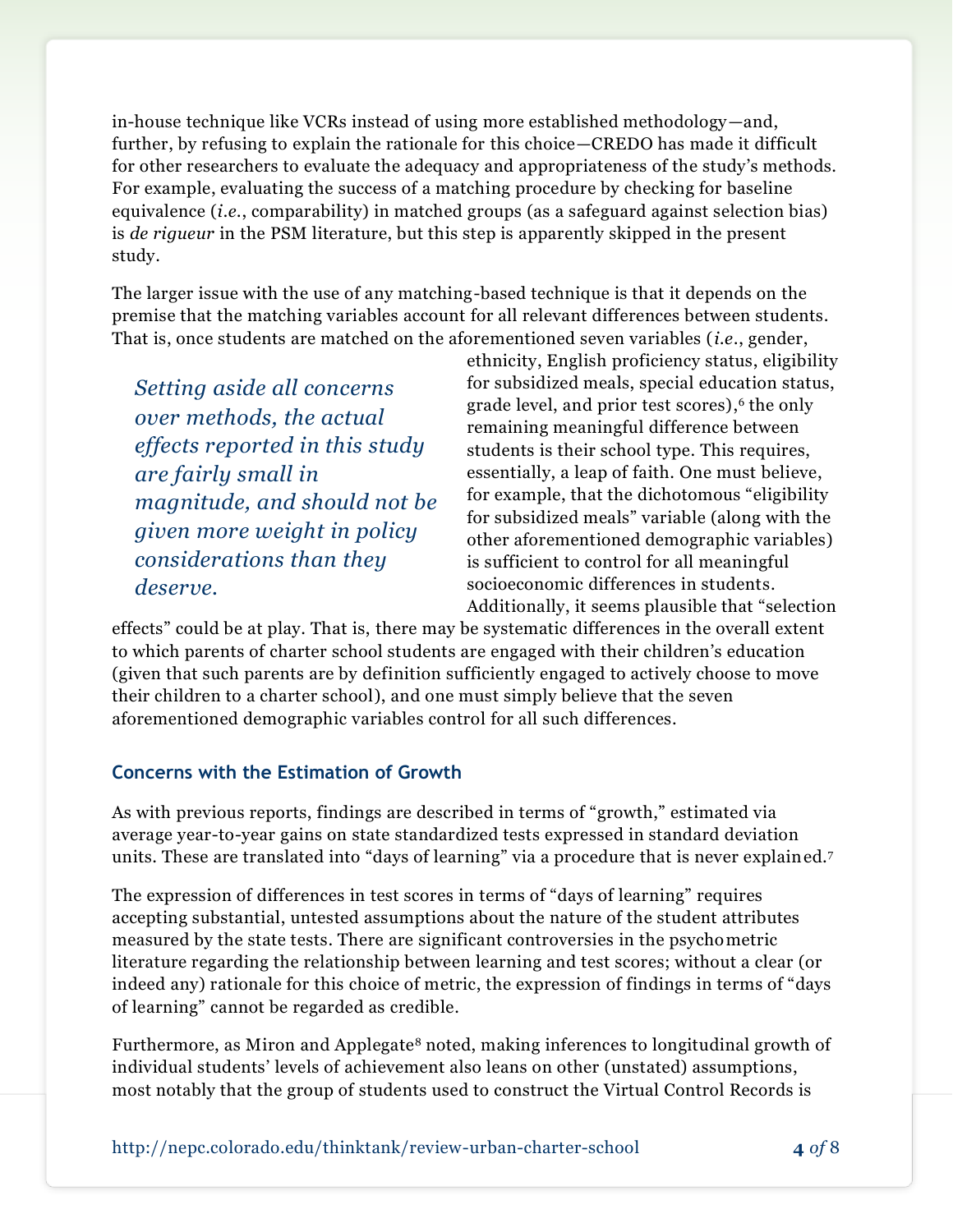itself stable (i.e., that the VCR is constructed using essentially the same students over time). Given that the researchers had access to individual student records, changes at the level of the individual could have been modeled directly using multilevel modeling; it is unclear and puzzling why this was not done.

#### **Arbitrary and Unexplained Analytic Choices**

A number of choices made in the analysis and reporting are given an insufficient amount of explanation to permit the reader to judge their appropriateness. Of particular concern are the following:

- The details of the procedure for selecting urban regions and schools within those regions are never given, beyond a statement that the "factors considered include[d] total city population, total population of charter students, total number of urban charter students, size of the primary school district(s), and charter market share," and that this was "cross referenc[ed] . . . with available data" (Technical Appendix, p.14).
- The details of selecting "feeder schools" are not given. In fact, it is never described in either the main report or the Technical Appendix that the "virtual twins" are not drawn from the general population of traditional public schools, but rather, only from the subset of such schools from whom students leave to enroll in charter schools. Thus the results of the study cannot be interpreted as head-to-head comparisons of charter schools and TPSs, but rather, at best, comparisons of charter schools and the specific subset of TPSs from which they draw students (which, plausibly, may have average performance levels significantly below the mean of TPSs in general). Although this is arguably a reasonable choice, its lack of discussion invites the misinterpretation that charter schools are being compared to TPSs in general.
- When multiple tests of statistical significance are conducted using the same dataset, there is an increased chance of committing a Type I error (or "false positive"), i.e., mistakenly declaring an effect to be real when it is in fact due only to random chance. No correction is applied to control for this. This issue is given some attention on pp.17-18 of the Technical Appendix, though the rationale is difficult to understand. For example, it is stated that a Bonferroni correction "would indeed 'correct' the test but for the wrong null hypothesis (*i.e.*, that NONE of the charters are significantly different from their local TPS competitors)" (p.17). However, this does not explain why an inflated Type I error rate is an ignorable concern (and there are many corrections available that do not make the same strict assumptions as the Bonferroni correction). Later in the passage, it is stated that "small effect sizes . . . are further reason to be cautious about reducing the power of one's analysis and deliberately increasing the risk of a type 2 error as a result." This is simply a statement of preference: unsurprisingly, the study's authors would rather err on the side of false positives than false negatives (or, in other words, they would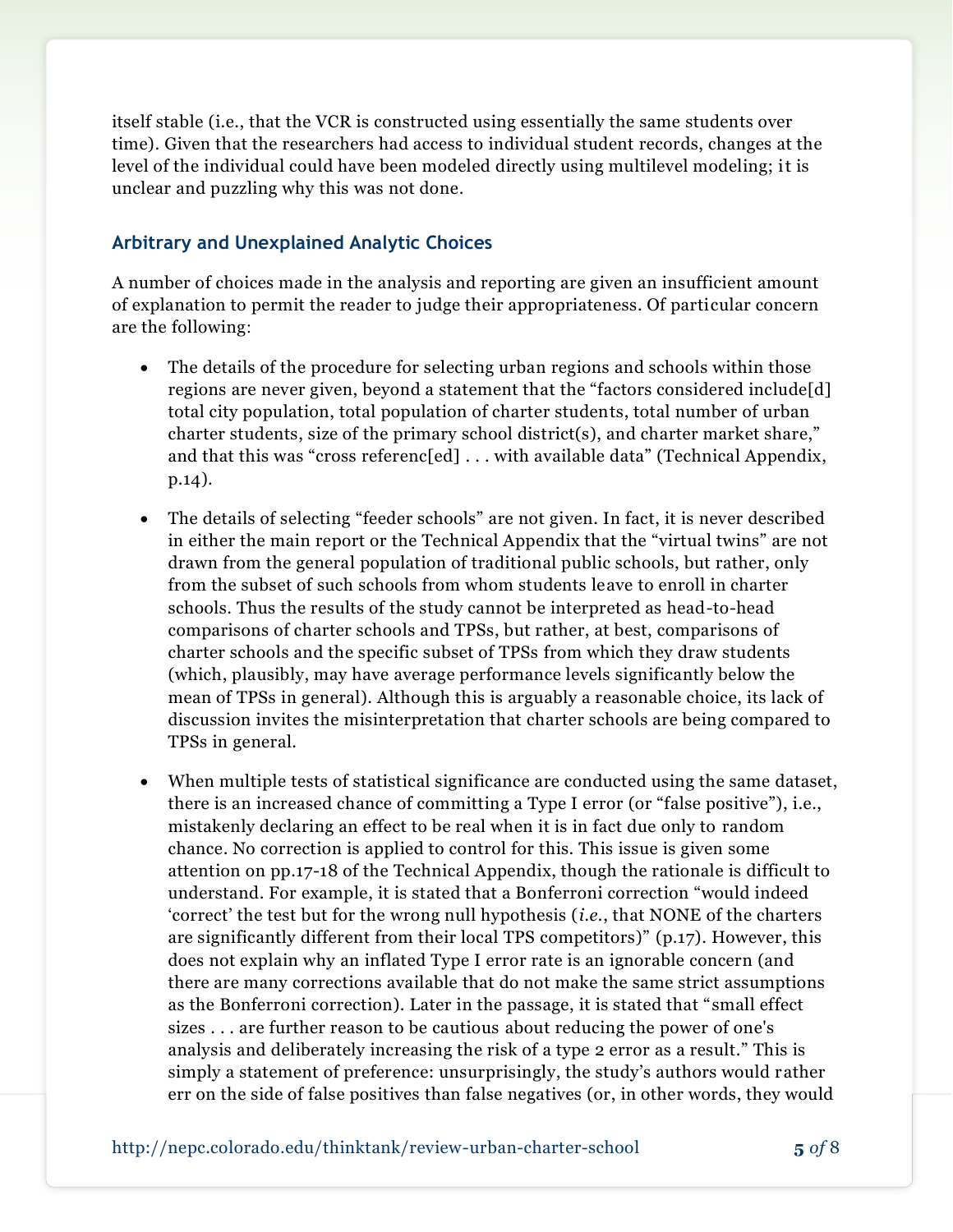rather err on the side of over-claiming rather than under-claiming). The lack of a correction leaves open the possibility that many of the study's results are, in fact, due to chance error.

 No correction is applied for the fact that the data are hierarchical (in the sense that students are nested within classrooms and schools), violating a key assumption of parametric statistics (i.e., independence of observations). There may be considerable within-school shared variance, since individual records used in the study would be for students sharing the same school, and often the same teacher and classroom. It is stated that

> ... the decision was made not to cluster errors at the school level... due to the existence of urban regions that, while containing a substantial number of students in total, nonetheless had a large number of schools with relatively small student bodies . . . clustering standard errors at the school level reduces aggregate statistical power to a degree that more than offsets the benefit of estimating standard errors at the school level (Technical Appendix, pp.10-11).

This claim is simply untrue; there is a robust literature on the correction of standard errors for clustering, regardless of the within-cluster sample sizes. This further adds to the possibility of false positives due to chance error.

- For the most part, "charter schools" are presented as a monolithic category; little consideration is given to factors such as whether a charter was granted by a school district or another entity, operated by a large corporation, had large differences in personnel policies, or the like.
- As before, no form of test-equating is employed, thus assuming that all scores can be standardized and projected onto a common metric.<sup>9</sup>

## **VI. Review of the Validity of the Findings and Conclusions**

This review has noted a number of reasons for concern regarding the methodology employed in CREDO's *Urban Charter School Study*. However, even setting aside all of these concerns, the actual effects reported in this study are fairly small in magnitude, and should not be given more weight in policy considerations than they deserve. The overall effect sizes reported are 0.039 standard deviations for reading tests and 0.055 standard deviations for math tests. If they were correct, these numbers could be interpreted as stating that well less than a tenth of one percent of the variation in test scores can be attributed to whether a student is in a charter school or a "feeder" traditional public school. Calling such an effect "substantial" (p.43) strains credulity. To give a different example, a student correctly answering a single additional question (out of 54) on the SAT Math test would boost her standardized score by anywhere from 0.05 standard deviations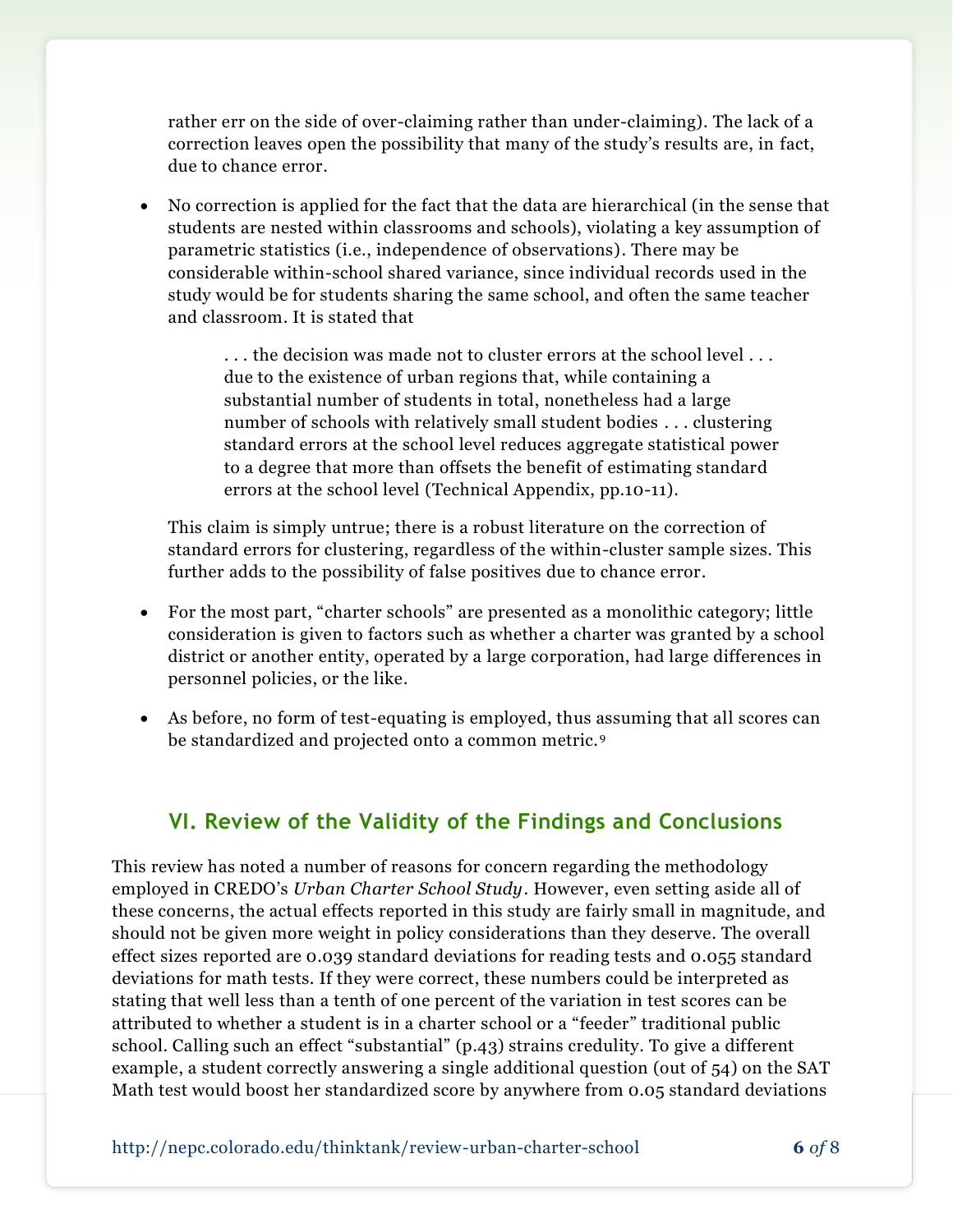to more than 0.30 standard deviations depending on her place in the distribution. Thus, while the effect sizes reported for urban charter schools are marginally higher than the near-zero effect sizes reported for charter schools as a whole in the 2013 study, the magnitude of this difference may be interpreted as trivial.

When one also considers the methodological concerns noted above—and notes that, given the small effect sizes, even a minor methodological issue could play a decisive role—it seems clear that advocacy claims regarding the results of this study must be interpreted with extreme caution.

## **VII. Usefulness of the Report for Guidance of Policy and Practice**

Any study of charter schools will have strengths and weaknesses. The size and comprehensiveness of the dataset analyzed make this report an interesting contribution to the charter school research base; additionally, it is valuable to explore possible trends in the effectiveness of schools related to factors such as whether the school is located in an urban environment. However, this review has noted a number of concerns with the methodology and reporting of CREDO's study. As such, the findings of this report cannot be regarded as compelling evidence of the greater effectiveness of charter schools compared with traditional public schools, either overall or specifically within urban districts.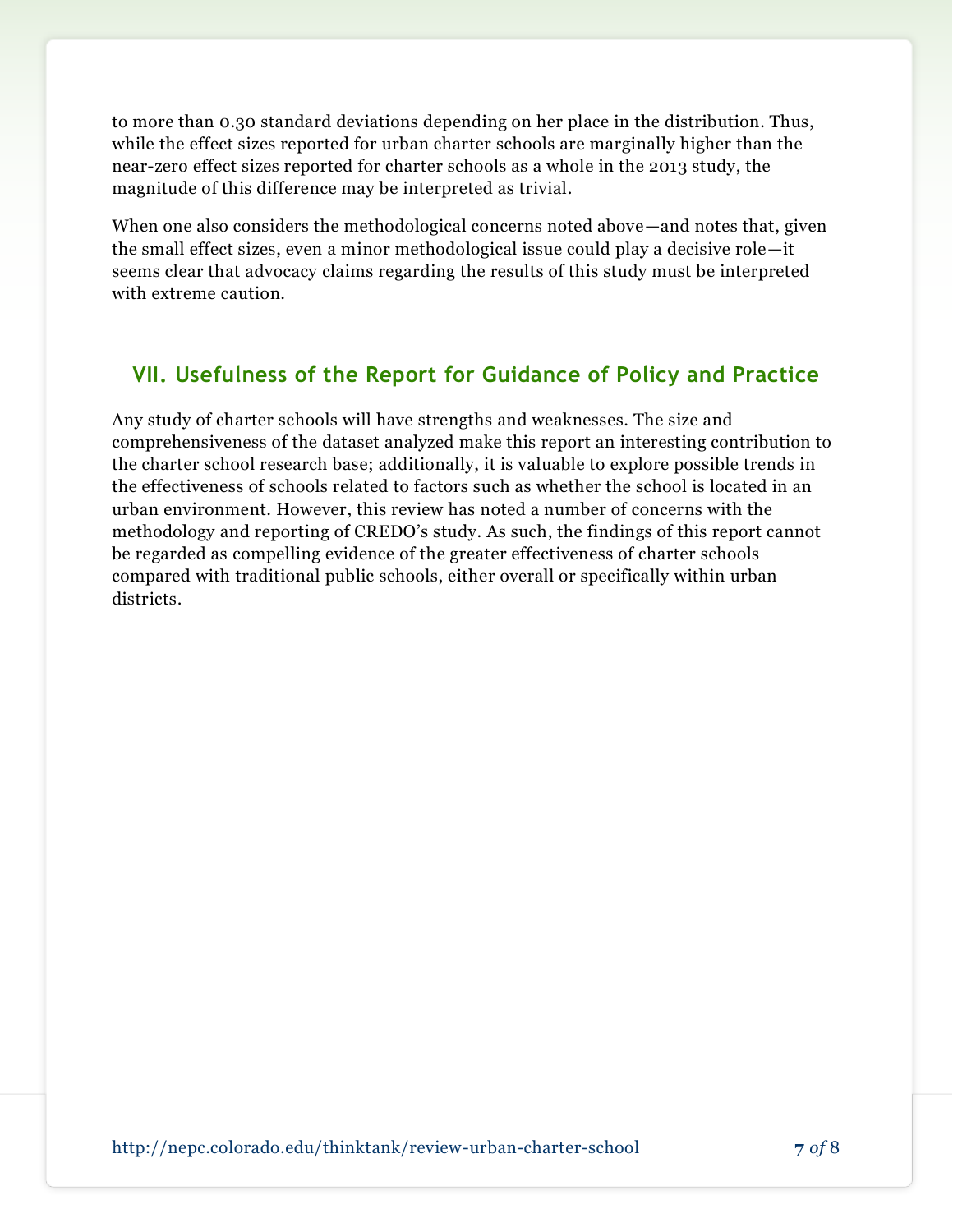#### **Notes and References**

- 1 Center for Research on Education Outcomes (CREDO) (2015, March). *Urban Charter School Study*. Palo Alto: CREDO, Stanford University. Retrieved April 22, 2015, from [http://urbancharters.stanford.edu/index.php.](http://urbancharters.stanford.edu/index.php)
- 2 Miron, G. & Applegate, B. (2009). *Review of "Multiple choice: Charter school performance in 16 states."*  Boulder, CO: National Education Policy Center. Retrieved April 22, 2015, from [http://nepc.colorado.edu/thinktank/review-multiple-choice.](http://nepc.colorado.edu/thinktank/review-multiple-choice)
- 3 Maul, A. (2013). *Review of "Charter School Performance in Michigan."* Boulder, CO: National Education Policy Center. Retrieved April 22, 2015, from [http://nepc.colorado.edu/thinktank/review-charter-performance-michigan.](http://nepc.colorado.edu/thinktank/review-charter-performance-michigan)
- 4 Maul, A., & McClelland, A. (2013). *Review of "National Charter School Study 2013."* Boulder, CO: National Education Policy Center. Retrieved April 22, 2015, from [http://nepc.colorado.edu/thinktank/review-credo-2013/.](http://nepc.colorado.edu/thinktank/review-credo-2013/)
- 5 Propensity-based score matching is an increasingly common way of attempting to reduce bias in the estimation of causal effects from observational data due to the confounding influence of variables that predict whether or not a student receives a treatment. Such techniques predict the probability of treatment based on a set of conditioning variables, which can be either continuous or categorical, and then match subjects in the two groups based on similarity in this probability; thus exact matches are not required.
- 6 Studies using propensity-based methods frequently use very large numbers (e.g., 70 or greater) of variables to match students, and even then there is debate concerning whether the matches can be thought of as true counterfactuals.
- 7 A standard-deviation-to-days-of-learning crosswalk table is given on p.11 of the report, revealing that (for example) what is usually considered a "small" effect size of 0.20 translates to 144 "days of learning," but the conversion procedure and its rationale are never discussed.
- 8 Miron, G. & Applegate, B. (2009). *Review of "Multiple choice: Charter school performance in 16 states."*  Boulder, CO: National Education Policy Center. Retrieved April 22, 2015, from [http://nepc.colorado.edu/thinktank/review-multiple-choice.](http://nepc.colorado.edu/thinktank/review-multiple-choice)
- 9 For further discussion of the potential problems of standardizing tests from multiple states without engaging in test equating, see:

Miron, G. & Applegate, B. (2009). *Review of "Multiple choice: Charter school performance in 16 states."*  Boulder, CO: National Education Policy Center, 6. Retrieved April 22, 2015, from [http://nepc.colorado.edu/thinktank/review-multiple-choice.](http://nepc.colorado.edu/thinktank/review-multiple-choice)